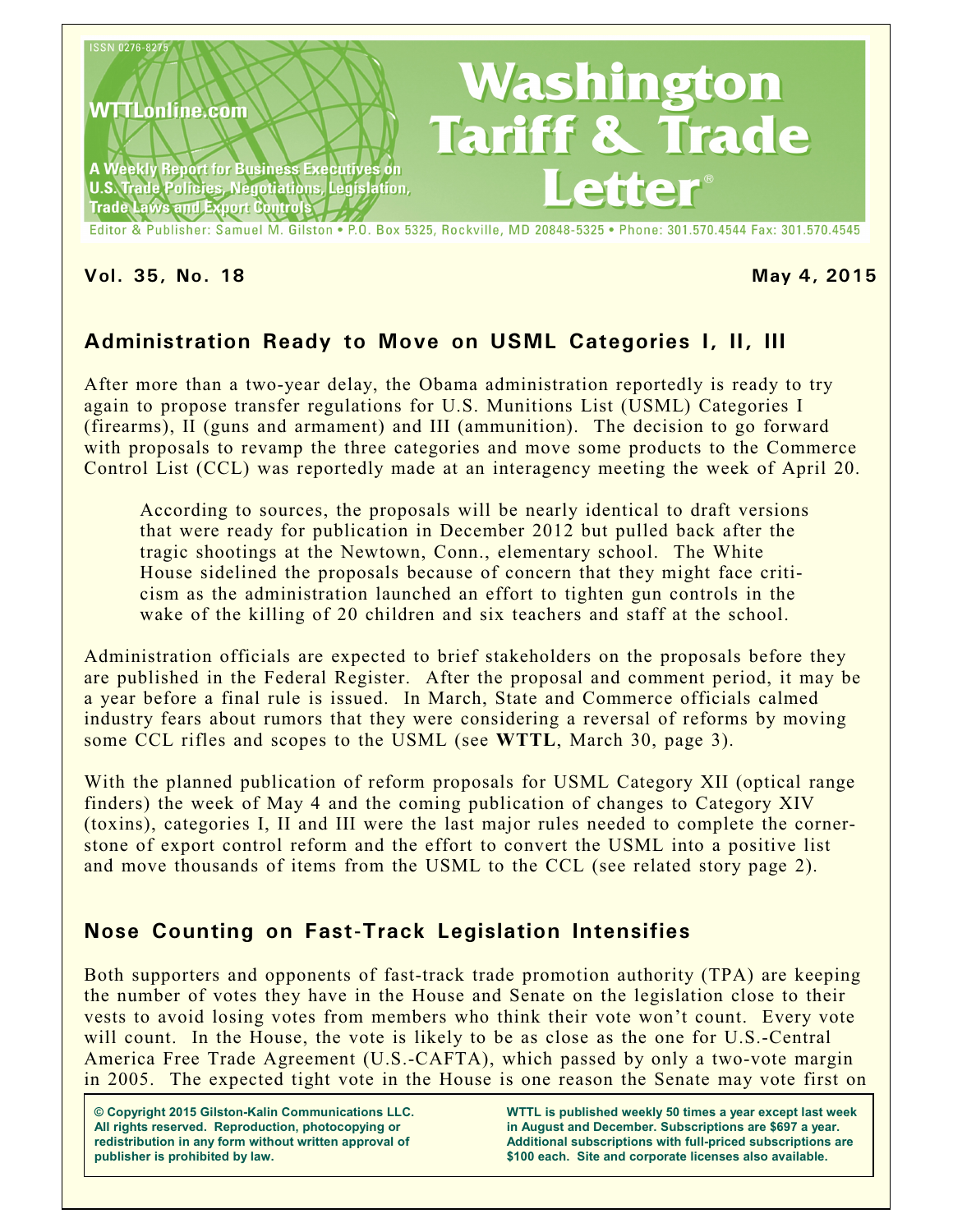the measure, probably in May. "It sounds like the Senate will go first," Rep. Erik Paulsen (R-Minn.) said April 30. "Part of the reason is that they got bipartisan support for sure there, and if they move that forward there, it will show bipartisans in the House that it can be done as well," said Paulsen, who is a member of the House Ways and Means Committee (see **WTTL**, April 27, page 3).

Paulsen acknowledged the opposition that some Republicans have to TPA. "One of the challenges we've had among some more conservative Republicans is to make sure we alleviate the myth that we are giving the president more authority and power," he said. TPA supporters have tried to show them that this is a way to assert congressional authority over the executive branch. "That argument is selling and winning," Paulsen said at a press conference where a report on U.S.-European trade was released.

He also noted that pro-trade working groups in the House have been meeting and reaching out to members who have never voted on trade bills before and also coordinating with Obama administration officials. "We're sharing notes," he said. "We have identified and make sure we identify members of Congress who were not here when we've had trade votes in the past. We're touching base with those individual members and then we reshuffle the deck and have someone else touch base with those members," he said.

"There are many members of Congress that were not here the last time we had TPA votes. There are only 35 Republicans who are in Congress right now who voted for the last TPA vote in 2002," he noted. "So we are talking about a big number of members who have never voted on TPA before. Some of these members have never voted on a trade agreement before," he added.

Paulsen also praised President Obama for continuing to meet and make phone calls to members. "Ambassador Froman has been up on the Hill and has been very responsive," he said. Part of the president's outreach was a meeting at the White House April 30 with some 40 Democrats who belong to the New Democrat Coalition. When asked about the meeting, White House Spokesman Josh Earnest said "building support for trade promotion authority is among the top priorities that the president has when it comes to his legislative agenda." He ducked the question on how many Democratic votes TPA has. "At this point, I would not hazard a guess about the number of Democrats who will ultimately support this proposal," he said.

#### **Proposed Night Vision Rules to Offer "Bright Line" on Controls**

Proposed changes to USML Category XII and Commerce Control List (CCL) Category 6, which are expected to be published in the Federal Register the week of May 4, will offer industry a "bright line" between military and commercial uses of thermal imaging products but won't see many licenses moving from State to Commerce. While clarifying USML controls, it also will add new licensing and reporting requirements for items under Export Control Classification Numbers (ECCN) 6A002 and 6A003 as well as under a new 615 category for items moving from the USML to the CCL plus some restrictions on the use of license exceptions (see **WTTL**, March 16, page 4).

Less than 1,000 licenses a year are expected to move from State to Commerce under the proposed changes, Matt Borman, deputy assistant secretary at the Bureau of Industry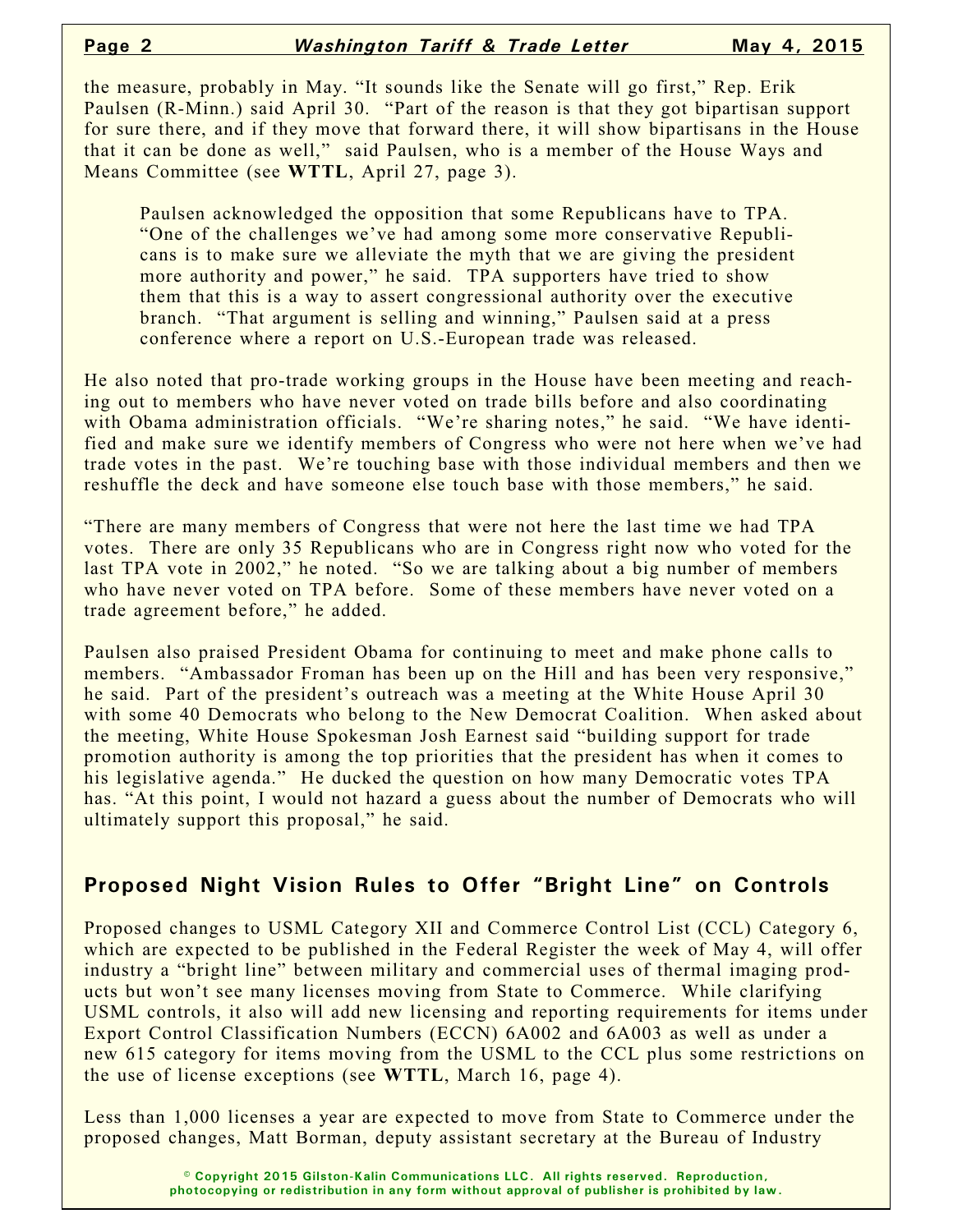and Security (BIS) told the Sensors and Instruments Technical Advisory Committee (SITAC) April 28. "There is really not that much that we anticipate literally moving from the USML, unlike other categories," Borman said. "This is more an exercise in the bright line so people have clarity to what's actually on the USML and CCL," he said. The benefit to industry will be the "bright line" being provided by the more detailed parameters for controls that will be in the two lists, he suggested.

"What we are trying to do here is address the marketplace and the reality of the battlefield," he said. Although USML controls on focal plane arrays have been the subject of intense debate for over 10 years, Borman noted that those are not the only products that will have controls changed under the proposals. The changes affect all items under Category XII, which also covers fire control, range finder, optical guidance and control equipment.

Borman urged industry to look carefully at the two proposals. He said "it is really critical for folks to look very carefully at these two proposals and give us very specific detailed comments." The government wants comments on whether that bright line "is drawn in the right place," he added. "Does it really only capture items that are truly military or does it also capture items that are in normal commercial use?" he asked. "You really have to give us the specific products that it captures and also in addition, if there are products that are captured that are made outside the United States," he said.

### **Crisis Over, USTR Returns Ukraine to Special 301 Report**

While Ukraine got a get-out-of-jail-free card in 2014 due to unrest in the country, the U.S. Trade Representative's (USTR) office renewed its focus on the country in its annual Special 301 Report released April 30 on intellectual property rights (IPR) protection in foreign countries. Kiev was given special treatment in 2014 because of the political crisis it faced, but this year it was put on the Priority Watch List.

That's still better than 2013 when it was named as a Priority Foreign Country (PFC). While those problems haven't been resolved, the country has made progress, this year's report said. "In contrast to the period of time leading up to the PFC designation, in the past year the Government of Ukraine has invested additional effort in tackling these problems, in conjunction with other economic reforms," the report noted.

The office also moved Ecuador to the Priority Watch List from the Watch List, due to its 2014 repeal of its criminal IPR provisions. It urged Ecuador "to complete its work in reversing the repeal, or to achieve this effect through other means." The lack of criminal procedures and penalties "invites transnational organized crime groups that engage in copyright piracy and trademark counterfeiting to view Ecuador as a safe haven," it said.

The USTR's office previously elevated Kuwait to the Priority Watch List in November 2014 after an out-of-cycle review of the country's IPR protections found it did not adopt needed reforms to copyright laws and enforcement (see **WTTL**, Nov. 17, 2014, page 9). The U.S. "awaits the introduction to Kuwait's National Assembly of long-overdue copyright legislation that is consistent with Kuwait's international commitments. The United States stands ready to work with Kuwait towards resolving these important issues," the report said. USTR dropped Finland from the 2015 Watch List (WL). "The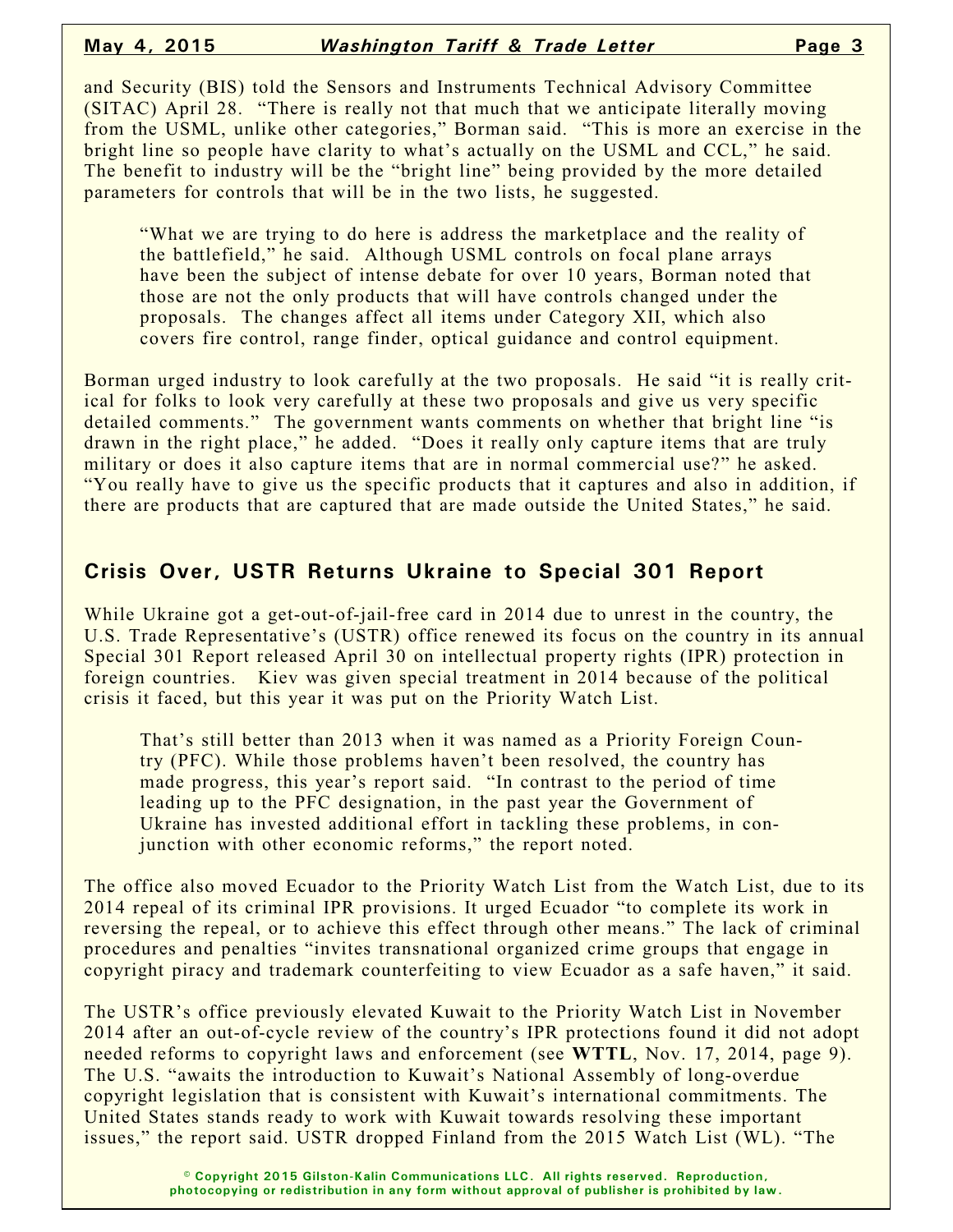regulatory framework in Finland regarding process patents filed before 1995, and pending in 1996, denies adequate protection to many of the top-selling U.S. pharmaceutical products currently on the Finnish market. Given that the term for such patents is set to expire shortly, Finland is removed from the WL in 2015," the report said.

The USTR's office reviewed 82 trading partners for this year's report and placed 37 on the Priority Watch List or Watch List. No country was named a PFC. The agency also announced that it will conduct Out-of-Cycle reviews of Honduras, Ecuador, Paraguay, Tajikistan, Turkmenistan and Spain.

Several countries, including India, remained on the Priority Watch List in 2015. Senate Finance Committee Chairman Orrin Hatch (R-Utah) called this lack of movement "disappointing." "After squandering the opportunity to crack down on India's rampant IP violations in their Out of Cycle review last year, they have now issued a report that fails to fully recognize the seriousness of India's harmful IP policies. This is major step back in America's efforts to end such unfair trading practices," Hatch said in a statement.

Regarding China, a long-standing presence on the watch lists, USTR refers to "reports of intimidating and non-transparent investigative conduct" against foreign firms. On a call with reporters, USTR officials would not give specifics. "We are hearing reports on this issue," one said. "I'll leave it at that."

### **Proposal of Cybersecurity Rules Continues to Face Delays**

In March, administration officials said they had resolved the disagreement that had delayed publication of new rules the Wassenaar Arrangement adopted in December 2013 to control cybersecurity products and network intrusion software (see **WTTL**, March 30, page 9). Now it seems that year-long disagreement still hasn't been settled.

"We were absolutely certain that the proposal would have been published by now, but we were wrong," Randy Wheeler, director of the BIS Information Technology Controls Division, told the agency's Information Systems Technical Advisory Committee April 29. "I think that we're almost there," she said. "I would hope that the proposed rule will be published within another month, barring any unexpected revelations or new ideas," she said.

When BIS published rules implementing the 2013 Wassenaar changes in August 2014, it said it would publish a separate rule on cybersecurity in September, but the disagreement on licensing policy delayed those changes to the Commerce Control List for at least seven months. The current plan calls for changes to the Export Administration Regulations to be published as a proposed rule, with a 45-60 day comment period, probably closer to 60, Wheeler said.

BIS officials acknowledged that they unsure where the "bright line" should be drawn for technology that should be controlled and what is publicly available. "The proposed rule will put something out there, and we expect to adjust it, based on the comments," Wheeler said. "The main issue that we have been grappling with is the scope of the entries and what is controlled in them. And of course the whole point of the multilateral control list is that several countries have the same items controlled, so we do want to make sure that we are implementing the entries with the same scope as our Wassenaar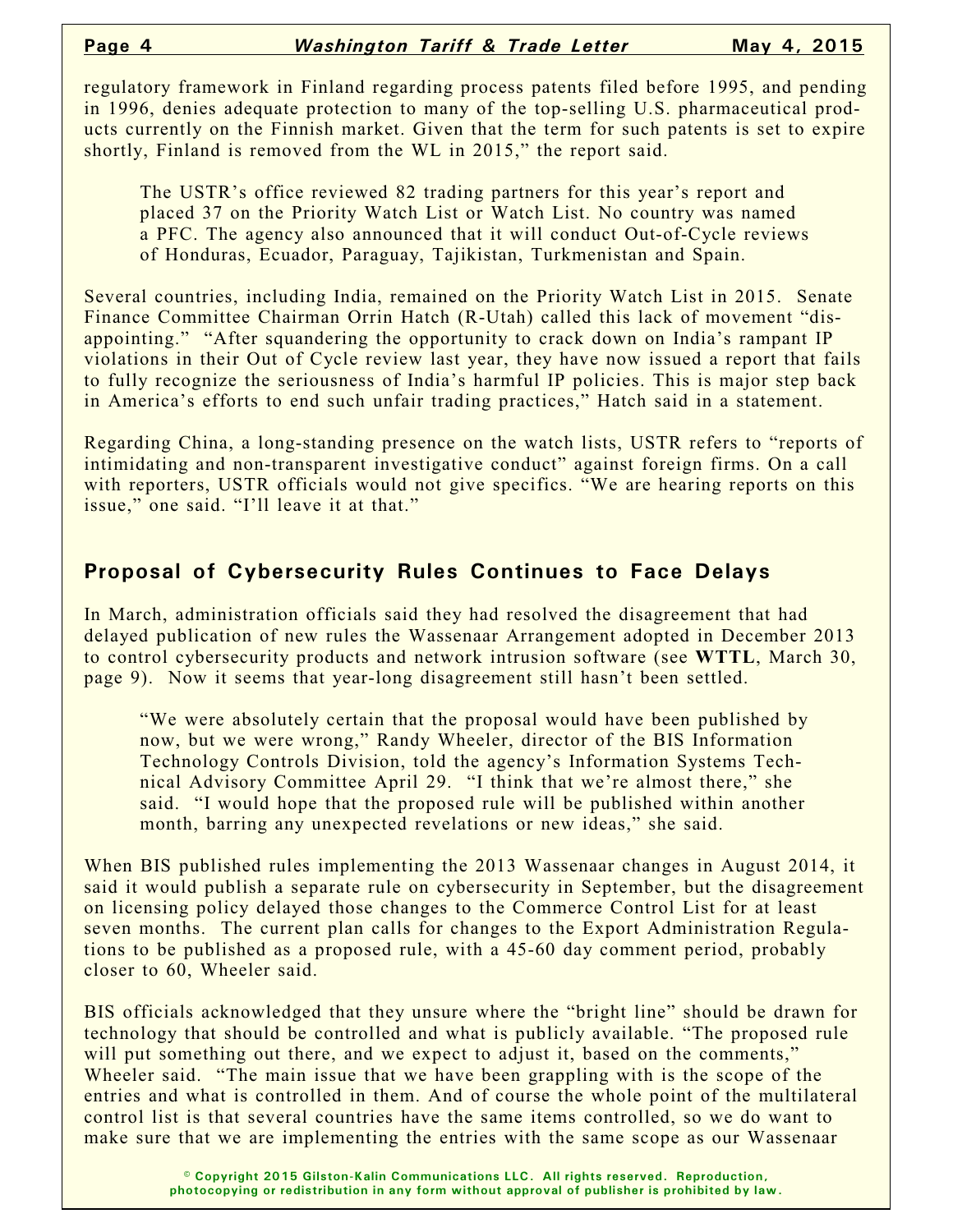counterparts," she said. While other countries have implemented the changes in their control lists, the EAR is a more complex process. "That involves determining the reason for control, the licensing policies and also, the availability of license exceptions," Wheeler said. The other complexity is "the U.S.-based issue of trying to place a product under one and only one control list entry, understanding other countries because they don't have the somewhat complex [system]. They're not as concerned about being able to say a product is under one or another control entry," Wheeler noted.

### **Abe Doesn't Bring Deal but Boosts TPP**

While nothing Japanese Prime Minister Shinzo Abe said publicly during his visit to Washington April 28-29 revealed the private conversations he had with President Obama on bilateral trade talks aimed at bringing Japan into the Trans-Pacific Partnership (TPP), the Japanese leader gave the negotiations a boost with candid statements about the need for industrial and agriculture reform in his country. Although the trade community focused on the trade discussion, it was clear that trade took a back seat to Japan's greater concerns about security, as seen in the issuance of new bilateral guidelines on defense cooperation April 27.

Whatever Abe and Obama discussed, they may have given momentum to TPP. Right after Abe left, the U.S. Trade Representative's (USTR) office said USTR Michael Froman is headed to Kuala Lumpur, Malaysia, May 4-8, for TPP talks. With fast-track legislation moving in Congress, expectations have risen for a TPP deal in June (see **WTTL**, April 27, page 1).

The new defense guidelines replace earlier ones approved in 1978 and revised in 1997. Among the many areas of intensified defense cooperation under the new policies is a strong statement on the U.S. commitment to defend Japan, including disputed territories in the South China Sea.

"The Ministers also reaffirmed that the Senkaku Islands are territories under the administration of Japan and therefore fall within the scope of the commitments under Article 5 of the U.S.-Japan Treaty of Mutual Cooperation and Security, and that they oppose any unilateral action that seeks to undermine Japan's administration of these islands," the U.S. and Japan said in a joint statement. Although U.S. officials have said this before, the new guidelines are intended to draw a brighter red line against Chinese efforts to take over these disputed islands.

Abe clearly was not ready to make any public concessions in the ongoing trade talks. In his address to a joint session of Congress April 29, he said "TPP goes far beyond just economic benefits. It is also about our security. Long-term, its strategic value is awesome. We should never forget that." Abe also repeated statements he has made in Japan about the need for economic reform, although he has continued to face strong opposition in his country to many of these changes.

Abe noted Uruguay Round negotiations 20 years ago. "I was much younger, and like a ball of fire, and opposed to opening Japan's agricultural market. I even joined farmers' representatives in a rally in front of the Parliament," he told Congress. "However, Japan's agriculture has gone into decline over these last 20 years. The average age of our farmers has gone up by 10 years and is now more than 66 years old. Japan's agriculture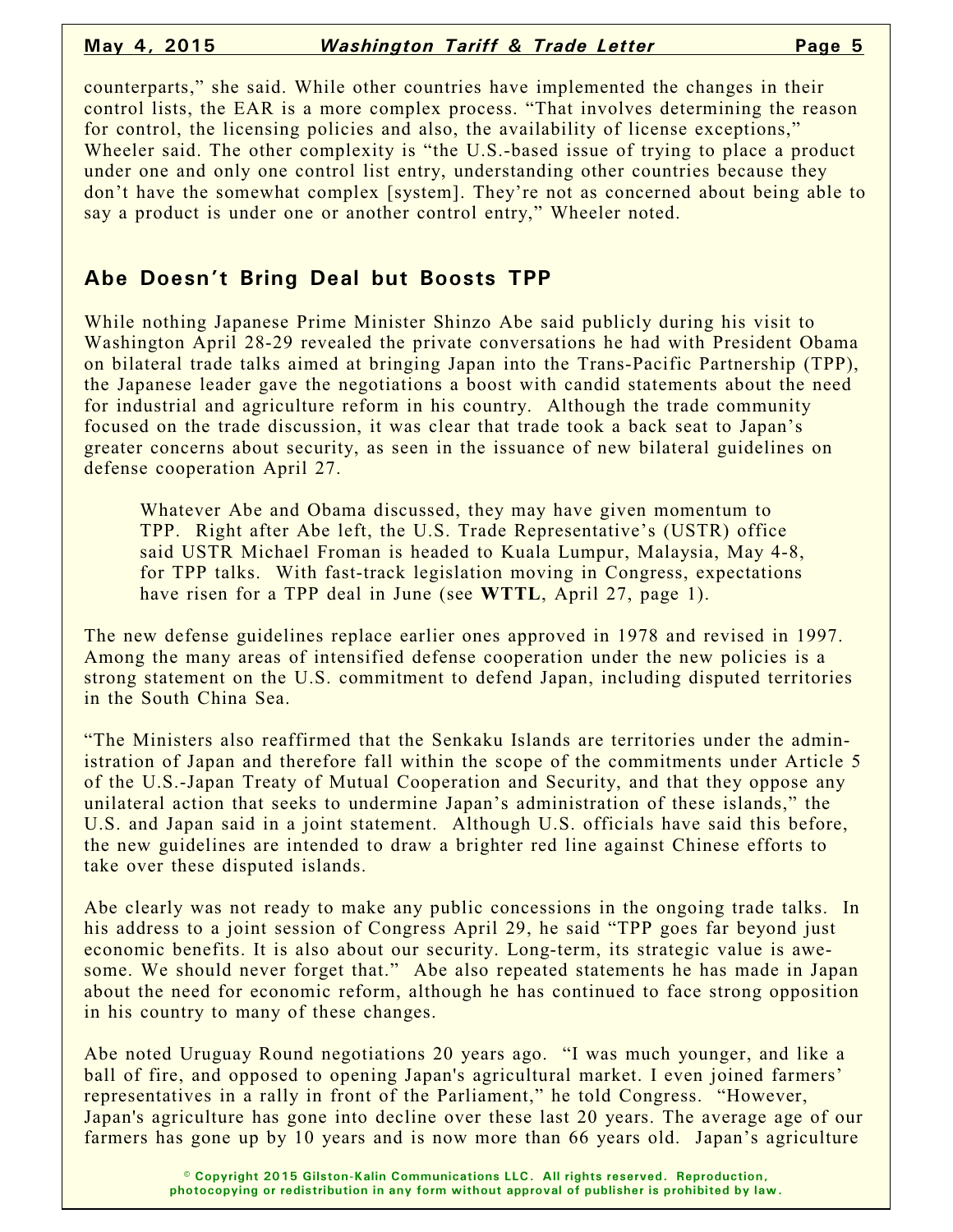is at a crossroads. In order for it to survive, it has to change now," he declared. On the industrial side, corporate governance in Japan is now fully in line with global standards, because we made it stronger, he asserted. "Rock-solid regulations are being broken in such sectors as medicine and energy. And I am the spearhead," he added. "Japan will not run away from any reforms. We keep our eyes only on the road ahead and push forward with structural reforms," he claimed.

One change already is a sharp rise in the level of U.S. foreign direct investment (FDI) in Japan, a market that was inhospitable to foreign investors for many years. According to a White House fact sheet released with Abe's visit, U.S. FDI in Japan has reached \$123 billion, while Japanese FDI in the U.S. is nearly \$350 billion, making Japan the second largest foreign investor in the U.S., but still small compared to FDI from Europe (see story below).

#### **Investment, Not Trade, Drives Transatlantic Commerce**

An annual report released April 30 on U.S.-Europe economic ties indicates that foreign direct investment (FDI) across the Atlantic is much more important than trade in the current Transatlantic Trade and Investment Partnership (TTIP) talks. The sales and profits of U.S. and European affiliates in each market far exceeds imports and exports between the two trade partners.

That cross-border investment "is not going anywhere else," said Daniel Hamilton, one of the authors of the report, which was sponsored by the Trans-Atlantic Business Council, the Center for Transatlantic Relations and the American Chamber of Commerce in Europe. More FDI from the U.S. and Europe go to each other annually than go to China or Mexico, he noted.

"Trade alone is a misleading benchmark of international commerce; mutual investment dwarfs trade and is the real backbone of the transatlantic economy," the report says. "The U.S. and Europe are each other's primary source and destination for foreign direct investment," it adds. "U.S. foreign affiliate sales in Europe in 2013 topped \$2.9 trillion, greater than total U.S. exports to the world of \$2.3 trillion and 47% of total U.S. foreign affiliate sales globally," it says. "Majority-owned European affiliate sales in the United States (\$2.3 trillion) in 2013 were more than triple European exports to the United States," the report stated.

Given the high level of FDI, especially in the services sector, TTIP negotiations on regulatory convergence are especially important, Hamilton suggested. He said he does not expect any deal to include great changes in regulatory practices. "It's a process," he said. With an agreement, the U.S. and Europe will be "positioning ourselves for the future," he said. Hamilton said he expects the accord to allow regulators in each market to append their own agreements to the pact.

FDI drives related-party trade across the Atlantic to subsidiaries from parent companies. The report calculates that 61% of U.S. imports from Europe in 2013 were intra-company transfers from the parent in Europe to the U.S. affiliate. "Intra-firm trade also accounted for one-third of U.S. exports to Europe and nearly half of total U.S. exports to Belgium and the Netherlands, 32% of exports to Germany and 26% of exports to the U.K.," it said. The report estimates that there was \$13.6 trillion in U.S. assets in Europe in 2013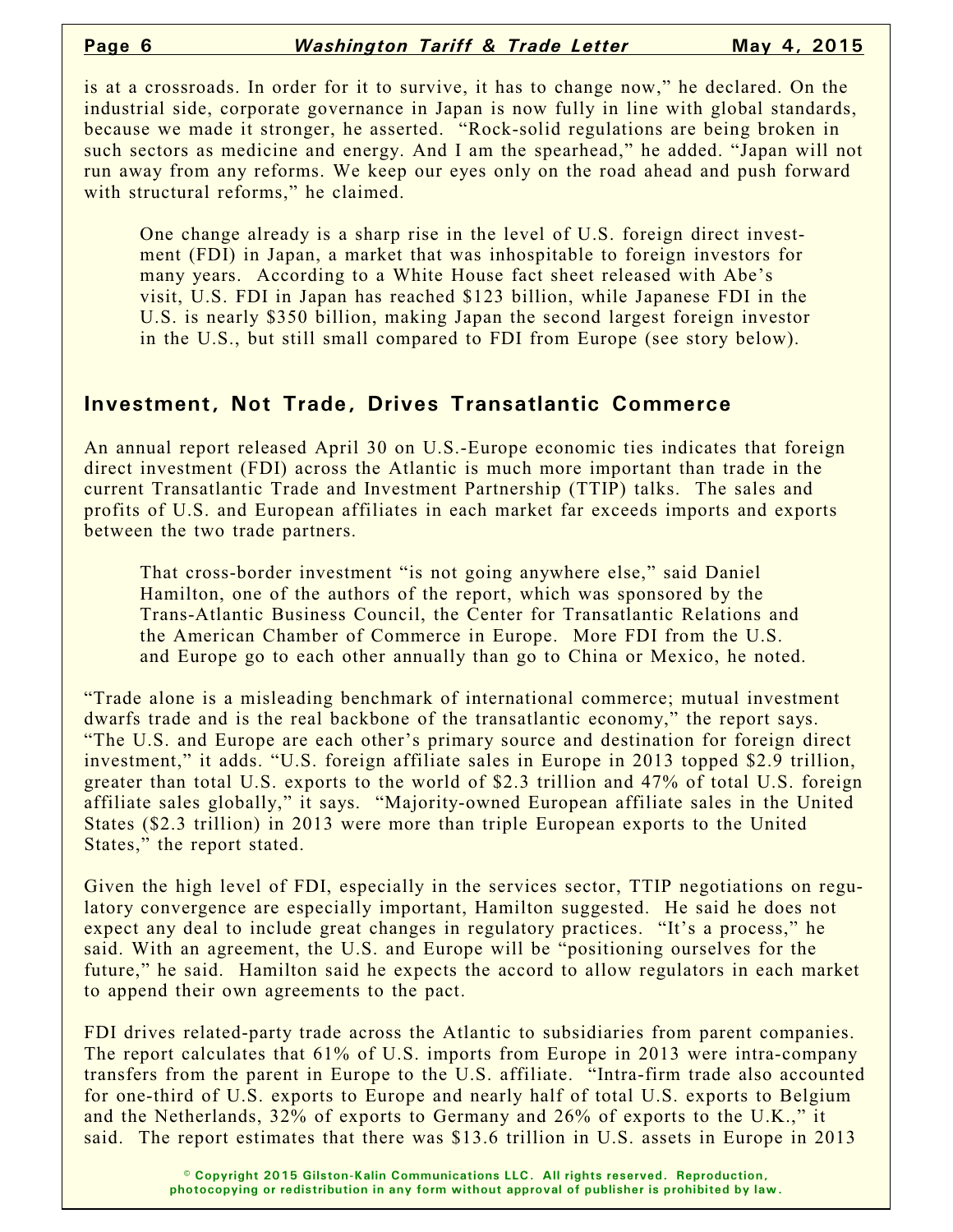and \$9 trillion in European assets in the U.S. The report includes an extensive discussion of tax inversion practices in which U.S. companies move their corporate headquarters to Europe to get a better tax rate. In a section titled, "I'll Have the Double" Irish with a Dutch Sandwich," the report claim taxes are less a driver of U.S. FDI in Europe than commer-cial reasons. Hamilton admitted taxes were a reason for some corporate moves to Europe, especially Ireland, but noted the level of tax inversion investment varies country to country, with inversions accounting for just 10-15% of U.S. FDI in Europe. Ireland, a main beneficiary of these transfers, has other things going for it, including its access to the European Union, its English-speaking workforce, its use of the euro and its welcoming attitude toward foreign investment, Hamilton argued.

#### **Divided Appellate Court Rejects Appeal for Byrd Money**

The legal fight over the distribution of duties under the Continued Dumping and Subsidy Offset Act (CDSOA), better known as the Byrd Amendment, drew a divided opinion April 24 from the Court of Appeals for the Federal Circuit (CAFC). In a 2-1 decision, the court rejected a 14-year effort by Giorgio Foods, Inc., to receive some of the duties on mushroom imports from several countries (see **WTTL**, Nov. 1, 2010, page 1).

The Supreme Court in October 2014 denied without comment the appeal of two other companies, Ashley Furniture and Ethan Allen, to get a share of Byrd distribution on bedroom furniture imports from China. That decision may have signaled the end of Giorgio's long battle as well.

In an opinion written for two members of the CAFC panel, which also awarded costs to appellees, Appellate Judge Timothy Dyk said Giorgio "sat on the sidelines and refused to take an open and active role in support of the government." Byrd money was intended for companies that help the government enforce trade remedy laws. "There is nothing in the First Amendment that requires the government to accommodate Giorgio's 'business reasons' for not making a public statement in support of the petition," Dyk wrote in *Giorgio Foods, Inc. v. U.S.*

Giorgio had first sought Byrd payments in October 2001 when it asked the International Trade Commission (ITC) to put it on the list of affected domestic producers. After the Court of International Trade (CIT) upheld the ITC's rejection of the request, Giorgio pursued several suits and appeals. The litigation was tied to at least two other Byrd cases, including *SKF USA, Inc. v. U.S.* in 2009 and *PS Chez Sidney v. ITC* in 2012.

In its legal battles, Giorgio argued that it had not taken a position for or against parts of the mushroom petition but provided "behind the scenes" support. "Thus the question here is whether a statement of support is necessary to secure compensation under the Byrd Amendment. On that question, we do not write on a blank slate; three prior decisions of this court have addressed the support requirement," Dyk wrote. "There is nothing in the Byrd Amendment, or its legislative history, that indicates congressional intent to compensate all parties, including those who did not make an explicit statement of support for the petition," he ruled.

In a 21-page dissent that was longer than the majority opinion, CAFC Judge Jimmie Reyna argued that nothing in the statute says how support for a case has to be expressed. "Congress only required that an interested party 'indicate' support," he wrote. "The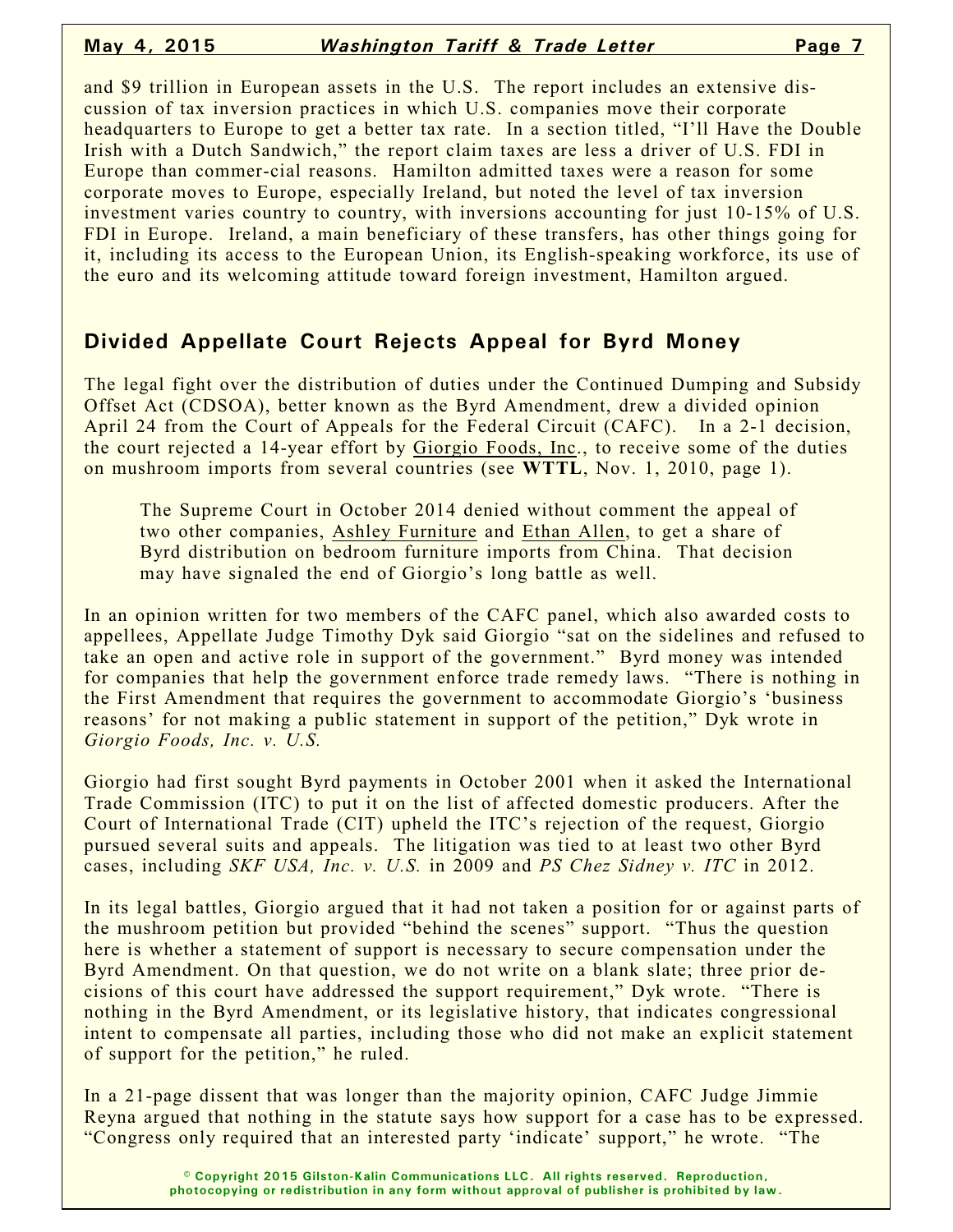CDSOA does not specify which agency's questionnaire responses must include the indication of support. Nor does it specify whether the questionnaire is the preliminary questionnaire or the final questionnaire. Most important, the CDSOA does not specify how a producer must indicate support — it only requires that the producer 'indicate' support through the questionnaire response," Reyna argued.

"In passing the CDSOA, Congress did not refer to the ITC questionnaire, much less the ITC support boxes. Nor did Congress provide any guidance, for example, as to what happens if a U.S. producer checks the take no position box," he noted. "This is important because the majority opinion focuses on whether a box was checked or not. It is clear, however, that Congress could not have intended that the petition support requirement would hinge one way or another on the boxes," he continued.

"I respectfully dissent from my colleagues' rewriting of the statute to require a statement of 'explicit' support. The statute does not contain such a requirement, just as the statute does not mandate that a specific box be checked. To the contrary, the plain language of the statute on its face requires the producer to 'indicate' support through questionnaire response. The Supreme Court has repeatedly cautioned against departing from the plain language of a statute," Reyna contended.

#### **\* \* \* Briefs \* \* \***

ANTIBOYCOTT: Morex, Inc. in Charlotte, N.C. agreed to pay BIS \$22,500 civil penalty April 22 to settle six charges of violating antiboycott regulations. It allegedly furnished information about business relationships with boycotted countries or blacklisted persons and failed to report receipt of requests to engage in restrictive trade practice in transport certificates from UAE, Qatar and Pakistan from 2009 to 2011. Morex neither admitted nor denied charges. "We have reached a settlement with the Commerce Department on antiboycott charges to our satisfaction and that would be the extent of our response on the case," Morex President Rudolph Mazigi wrote in email to WTTL.

SANCTIONS: BNP Paribas S.A. (BNPP), global financial institution in Paris, was sentenced May 1 in Manhattan U.S. District Court for violating sanctions against Sudan, Cuba and Iran. BNPP pleaded guilty in July 2014 to violating International Emergency Economic Powers Act and Trading with the Enemy Act, agreeing to pay \$8.9736 billion in forfeiture and fines (see **WTTL**, July 7, 2014, page 4). Bank also agreed to five years' probation.

OCTG: In 6-0 "sunset" vote April 28, ITC said revoking antidumping and countervailing duty orders on oil country tubular goods (OCTG) from China would renew injury to U.S. industry.

MORE OCTG: In 73-page ruling April 22, CIT Senior Judge Kenton Musgrave remanded to Commerce countervailing duty order on oil country tubular goods from Turkey. Turkish exporters challenged claims on subsidies provided for input of hot-rolled steel (slip op. 15-36).

POLYVINYL ALCOHOL: ITC voted 6-0 in "sunset" review April 28 that revoking antidumping duty orders on polyvinyl alcohol from China and Japan would renew injury to U.S. industry, while revoking existing antidumping duty order on product from Korea would not.

EXPORT ENFORCEMENT: Yueh-Hsun Tsai, of Glenview, Ill., also known as "Gary" Tsai, was sentenced to three years' probation April 24, 2015, in Chicago U.S. District Court for fraud related to illegal export of U.S.-origin machinery used to fabricate metals and other materials. Tsai, who was released on bond after he was arrested in May 2013, pleaded guilty in December